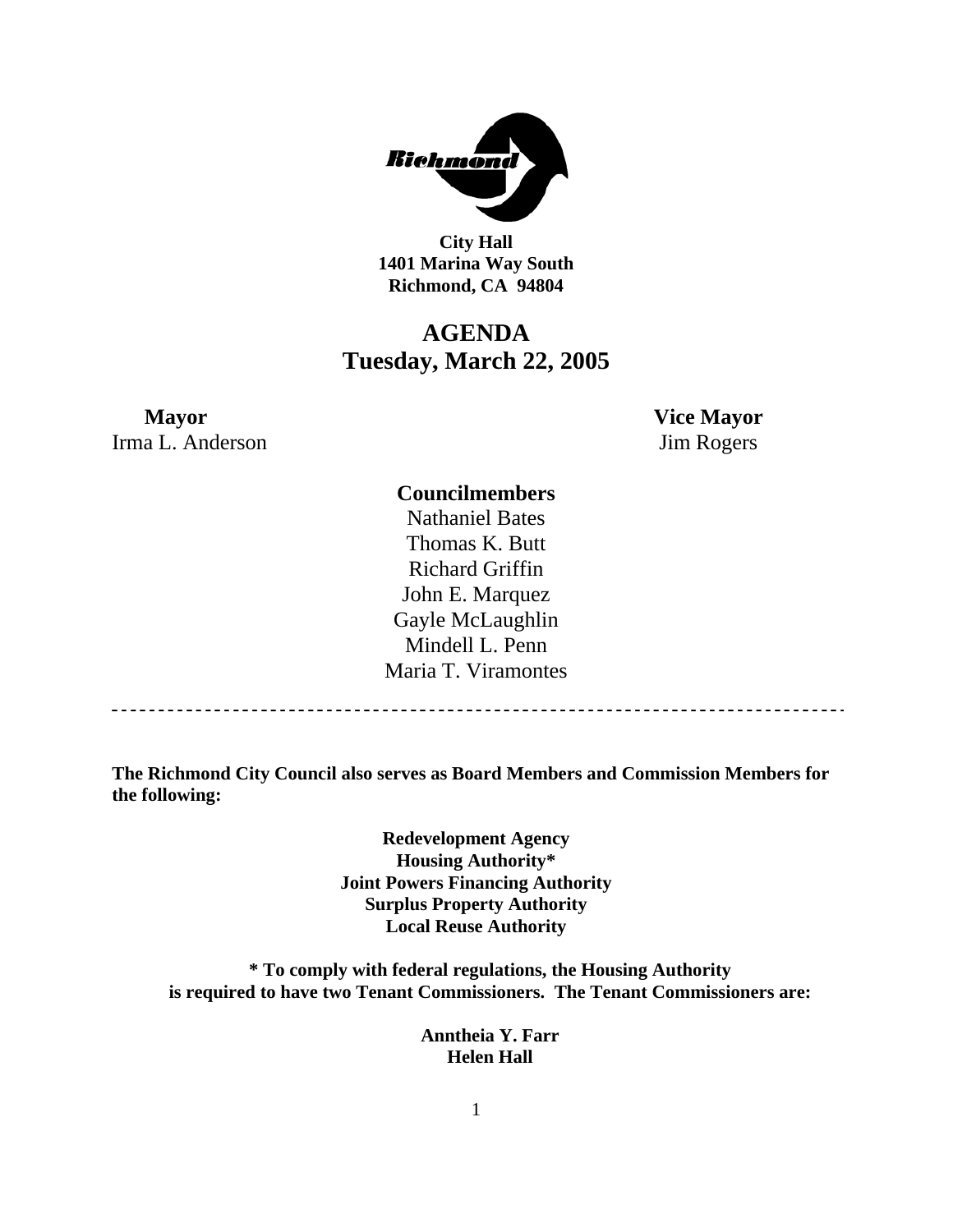## **MEETING PROCEDURES**

**PUBLIC COMMENT ON AGENDA ITEMS:** Anyone who desires to address the City Council on items appearing on the agenda must complete and file a pink speaker's card with the City Clerk **prior** to the City Council's consideration of the item. Once the City Clerk has announced the item and discussion has commenced, no person shall be permitted to speak on the item other than those persons who have submitted their names to the City Clerk. Your name will be called when the item is announced for discussion. **Each speaker will be allowed THREE (3) MINUTES to address the City Council on items listed on the agenda.** 

**OPEN FORUM FOR PUBLIC COMMENT:** Individuals who would like to address the City Council on matters not listed on the agenda may do so under Open Forum. All speakers must complete and file a pink speaker's card with the City Clerk **prior** to the commencement of Open Forum. **Each speaker will be limited to a maximum of Two (2) minutes. The maximum number of speakers will be limited to 15, and the total amount of time for Open Forum will be 30 minutes. SPEAKERS ADDRESSING THE CITY COUNCIL UNDER OPEN FORUM MUST SPEAK ON ITEMS THAT ARE NOT ON THE AGENDA.** 

**NOTE: If more than 15 speakers' cards are filed with the City Clerk, 15 speakers will be selected by a random draw.** 

**CONSENT CALENDAR: Consent Calendar items are considered routine and will be enacted, approved or adopted by one motion unless a request for removal for discussion or explanation is received from the audience or the City Council.** 

**MAYOR'S CONTINUANCE AUTHORITY:** Pursuant to Article III-A, Section 1(e), "The Mayor shall have the authority to continue any item being considered by the City Council at a Council meeting for up to two weeks. The Council may override an action taken by the Mayor to continue an item by the affirmative vote of five members of the Council.

**COUNCIL'S AUTHORITY TO TAKE ACTION:** Pursuant to Chapter 4 of the Brown Act, The City Council is prohibited from taking action or discussing items not on the posted agenda except for the following three (3) specific circumstances:

- 1. Emergency (prompt action is need due to the actual or threatened disruption of public facilities, it is determined that a work stoppage, crippling disaster, or other activity severely impairs public health, safety or both).
- 2. There is a need for immediate action and the need to take action "came to the attention of the local agency after the agenda was posted."
- 3. An item appeared on the agenda of, and was continued from, a meeting held not more than five days earlier.

**\*\*\*\*\*\*\*\*\*\*\*\*\*\*\*\*\*\*\*\*\*\*\*\*\*\*\*\*\*\*\*\*\*\*\*\*\*\*\*\*\*\*\*\*\*\*\*\*\*\*\*\*\*\*\*\*\*\*\*\*\*\*\*\*\*\*\*\*\*\*\*** 

 **3/22/05**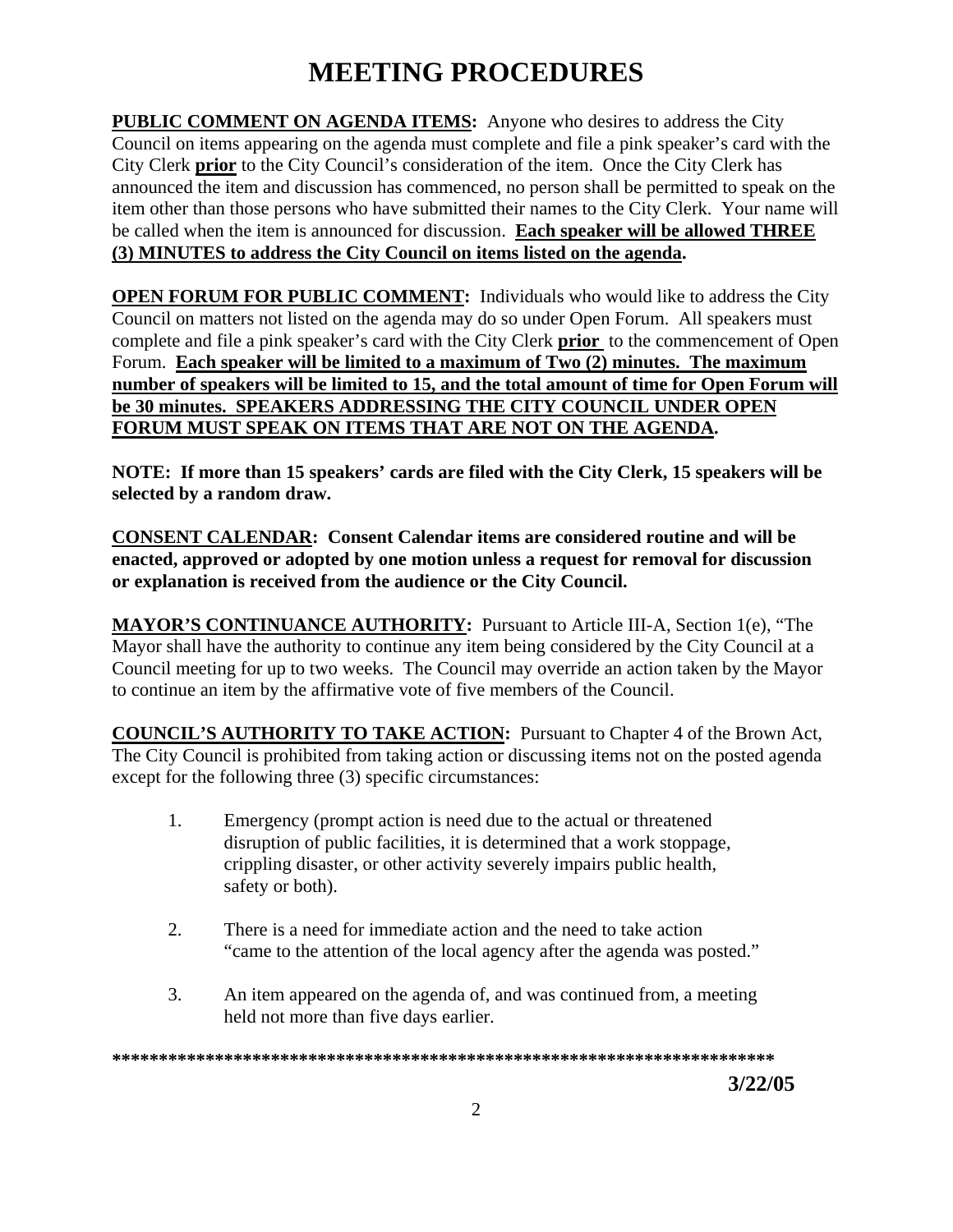### **MORNING OPEN SESSION Tuesday, March 22, 2005 8:30 a.m.**

- **A. ROLL CALL**
- **B. PUBLIC COMMENT**
- **C. ADJOURN TO CLOSED SESSION**

### **CLOSED SESSIONS**

**Shimada Room of City Hall South** 

### **CITY COUNCIL**

### **PUBLIC EMPLOYMENT (Government Code Section 54956.9)**

**Interview Candidates for the position of Police Investigative and Appeals Officer** 

**Discussion: City Attorney Council-Appointed Employees** 

**CONFERENCE WITH LEGAL COUNSEL – LABOR NEGOTIATIONS (Government Code Section 54957.6)** 

**City Negotiators: Robert Larson and Bruce Soublet Counsel: Jeffrey Sloan, Renne, Sloan, Holtzman, and Sakai, LLP Employee Organization: SEIU – Local 790** 

**CONFERENCE WITH LEGAL COUNSEL – EXISTING LITIGATION (Government Code Section 54956.9)** 

**One Case: Quintero vs. City of Richmond**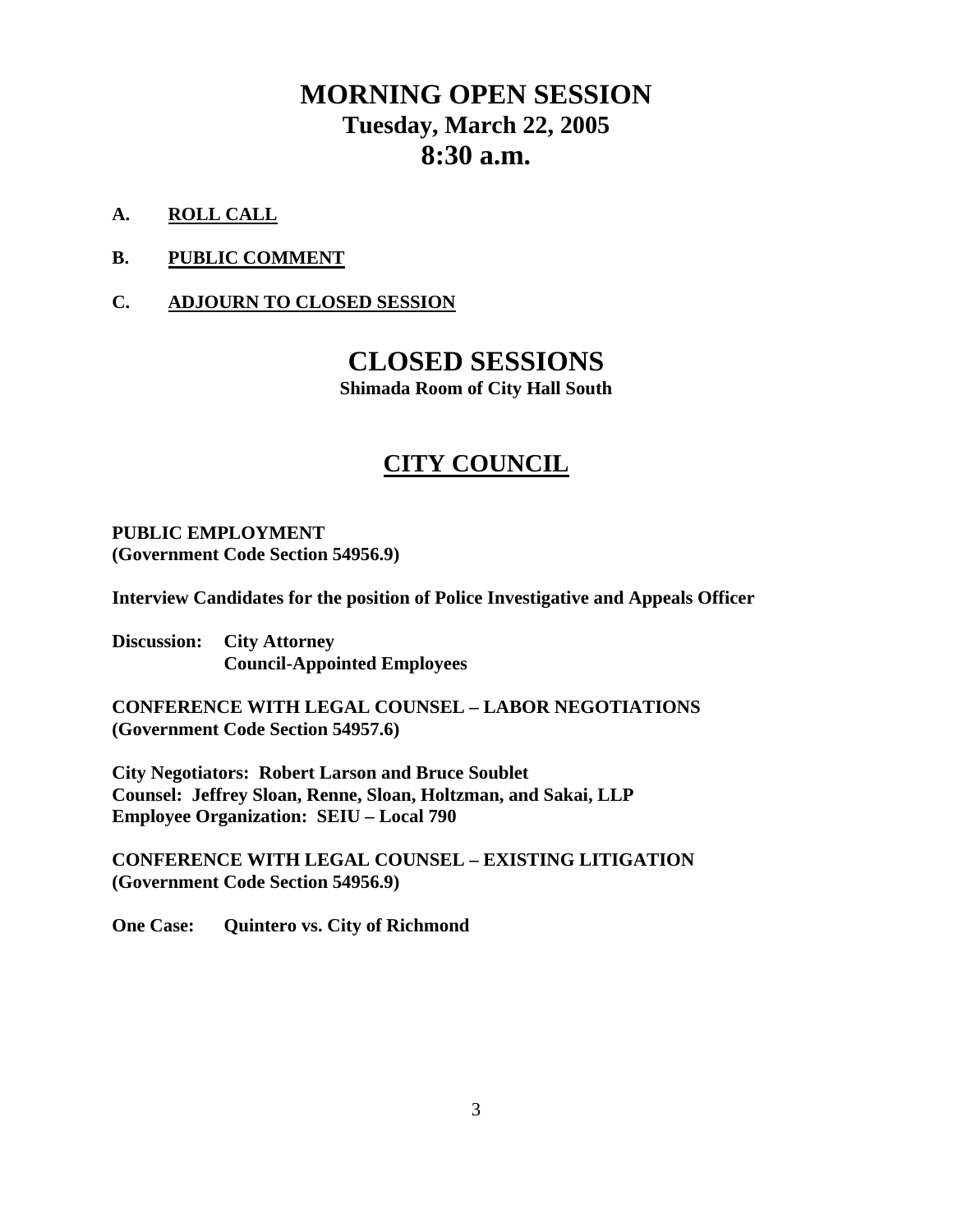#### **CONFERENCE WITH REAL PROPERTY NEGOTIATORS (Government Code Section 54956.9)**

**Property: City-owned surplus properties** 

**Negotiating Parties: City of Richmond and various other entities Under Negotiation: Recommendations on the sale of City-owned surplus properties** 

# **EVENING CLOSED SESSION**

**6:00 p.m.** 

**Shimada Room of City Hall** 

### **CITY COUNCIL**

#### **PUBLIC EMPLOYMENT (Government Code Section 54956.9)**

**Police Investigative and Appeals Officer** 

**\*\*\*\*\*\*\*\*\*\*\*\*\*\*\*\*\*\*\*\*\*\*\*\*\*\*\*\*\*\*\*\*\*\*\*\*\*\*\*\*\*\*\*\*\*\*\*\*\*\*\*\*\*\*\*\*\*\* \*** 

### **EVENING OPEN SESSIONS Tuesday, March 22, 2005**

### **COUNCIL CHAMBER**

### **AGENDA REDEVELOPMENT AGENCY**

**SPECIAL MEETING 6:55 p.m.** 

**PLEDGE TO THE FLAG**

**A. ROLL CALL**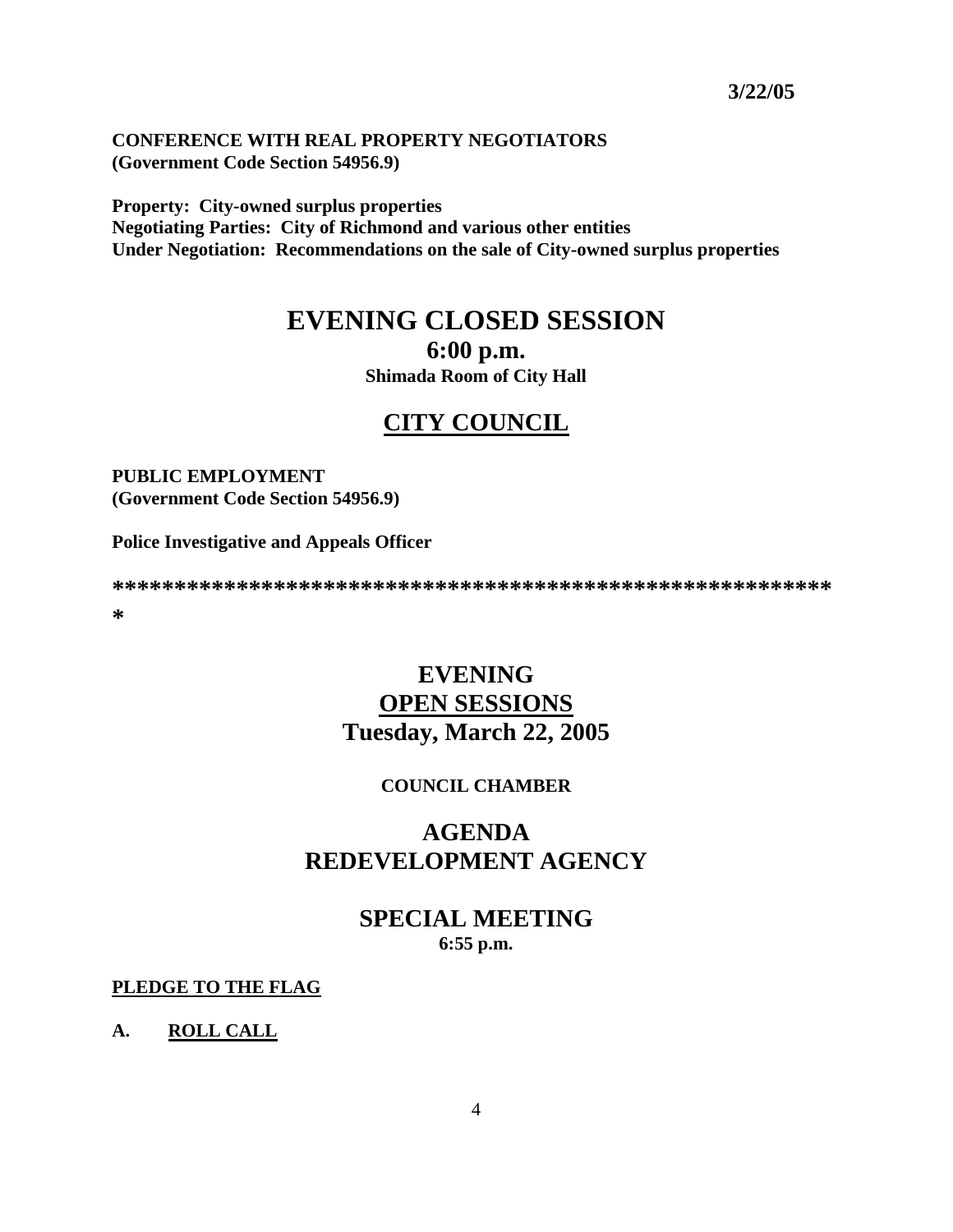### **B. APPROVAL OF MINUTES**

 **B-1.** Special Meeting of the Redevelopment Agency held on March 8, 2005.

### **C. STATEMENT OF CONFLICT OF INTEREST**

### **D. RESOLUTION**

**D-1. ADOPT** – authorizing transmittal of the Preliminary Report for the proposed amended and restated Nevin 10-B Plan to include West Parkway Area, Hilltop Mall Area, San Pablo Peninsula Area and the Central Area (The "Amended Project") to all affected taxing agencies, the Planning Commission and various other interested persons and entities as required by law.

### **E. ADJOURNMENT**

**\*\*\*\*\*\*\*\*\*\*\*\*\*\*\*\*\*\*\*\*\*\*\*\*\*\*\*\*\*\*\*\*\*\*\*\*\*\*\*\*\*\*\*\*\*\*\*\*\*\*\*\*\*\*\*\*\*\*\*\*\*\*\*\*\*\*\*\*\*\*\*\*\*\*\*\*\*\*** 

### **AGENDA RICHMOND CITY COUNCIL Tuesday, March 22, 2005 7:00 P.M.**

### **A. ROLL CALL**

### **B. COUNCILMEMBER'S CODE OF CONDUCT**

 **"I solemnly pledge to conduct all City matters fairly, responsibly and impartially; to carry our the business of the City in an orderly and efficient manner; to treat my colleagues, citizens, and City staff with dignity and respect; through debate, discussion, and dialogue instill public confidence and integrity in the process of City government; and to serve the citizens of Richmond to the best of my ability."** 

### **C. STATEMENT OF CONFLICT OF INTEREST**

- **D. AGENDA REVIEW**
- **E. OPEN FORUM FOR PUBLIC COMMENT**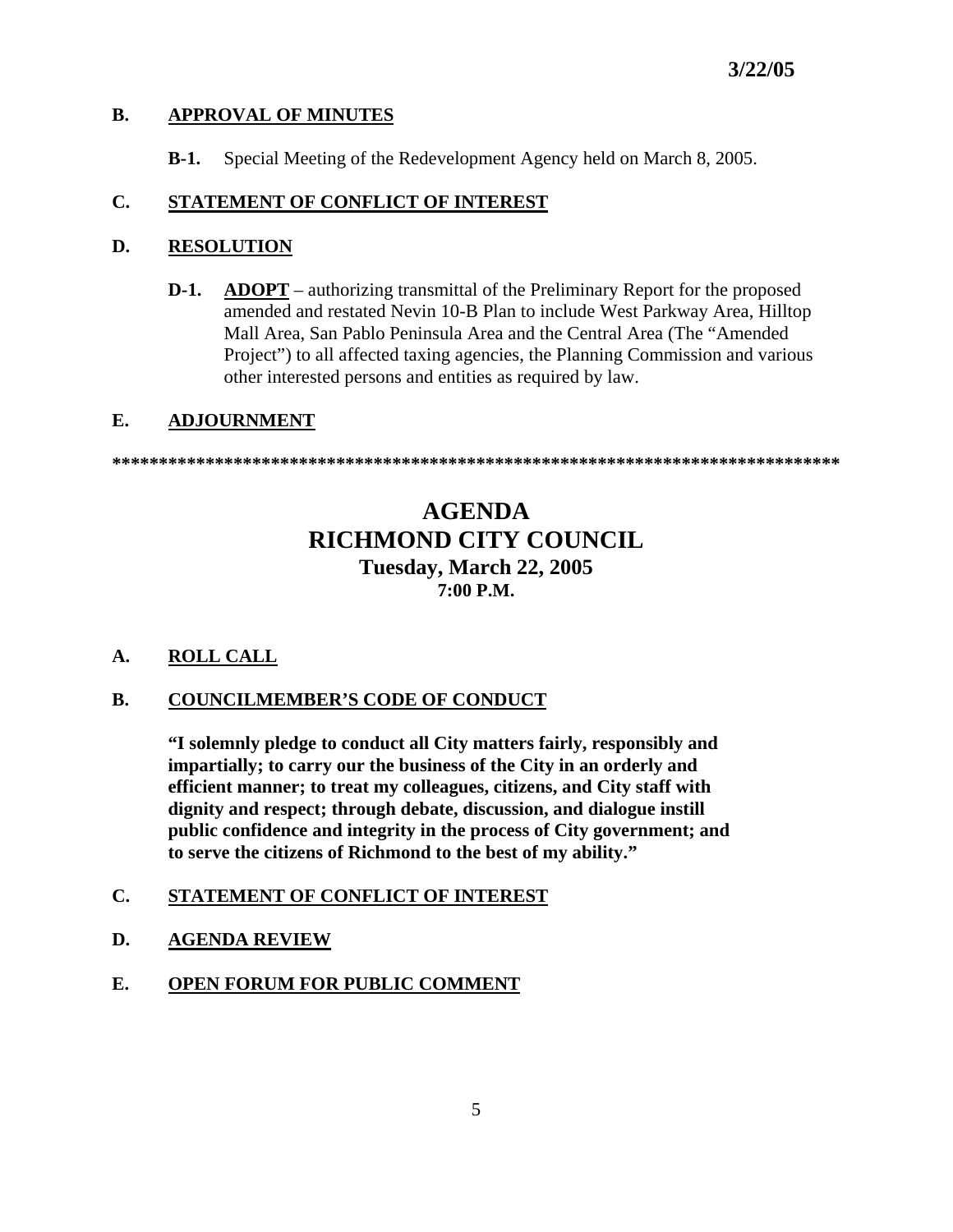### **F. PRESENTATION, PROCLAMATIONS, AND COMMENDATIONS**

 **F-1.** Status report on Richmond's Historic National Park – National Park Services (Rick Smith).

#### **G. REPORT FROM CITY ATTORNEY OF FINAL DECISIONS MADE AND NON-CONFIDENTIAL DISCUSSIONS HELD DURING EXECUTIVE SESSION**

#### **H. CONSENT CALENDAR**

 **Consent Calendar items are considered routine and will be enacted, approved or adopted by one motion unless a request for removal for discussion or explanation is received from the audience or the Council.** 

- **H-1. APPROVE** an agreement with the West Contra Costa Unified School District to provide GED Preparation, Life Skills Development, and Job Placement Services for out-of-school youth. total amount of agreement will not exceed \$20,000 – Employment and Training. **Staff Recommendation: Approve Contract (Sal Vaca 307-8006).**
- **H-2. APPROVE** the purchase of a brush chipper as replacement for an older model brush chipper. Total amount of purchase is \$27,275.81 – Public Services. **Staff Recommendation: Approve the purchase** (Roscoe Ward 231-3020).
- **H-3. APPROVE** the purchase of two trucks to replace two older-model trucks in Public Services. Total cost of the purchase is \$40,158.54 – Public Services. **Staff Recommendation: Approve the purchase** (Roscoe Ward 231-3020).
- **H-4. RESOLUTION** authorizing MBIA MuniServices Company to audit transactions (Sales) and use tax records to ensure that the City of Richmond is receiving the additional one-half of the one percent (1/2%) tax increase effective April 1, 2005 – Finance. **Staff Recommendation: Adopt resolution** (Lester Dunn 620-6734).
- **H-5. DENY** claims against the City of Richmond by: (1) Joseph Morris, (2) Mark Elms, (3) Hoat Nguyen, (4) Betty Dupre, and (5) LaVerne Rideau – Risk Management. **Staff Recommendation: Reject claims** (Steve Kochly 217-8811).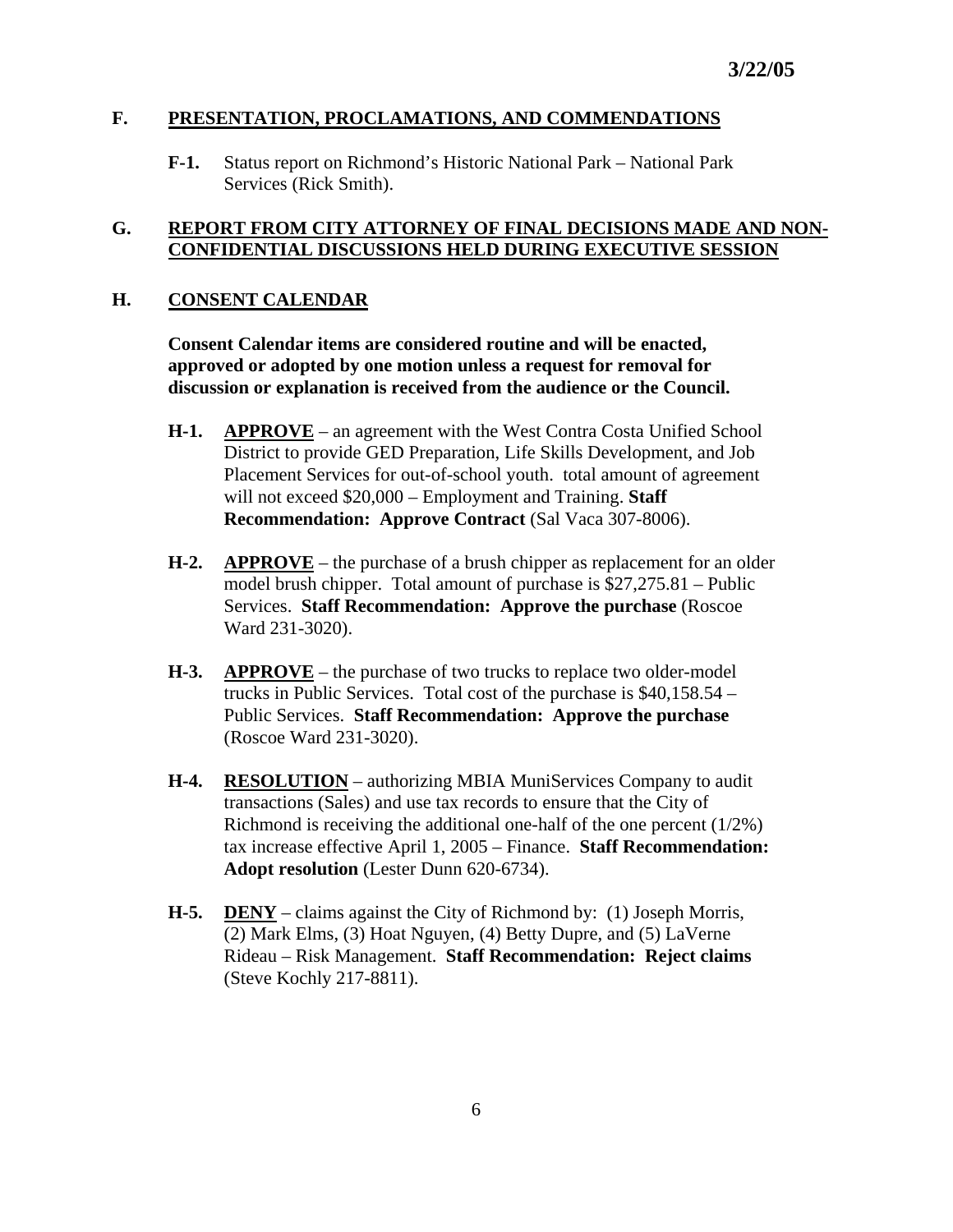### **I. PUBLIC HEARINGS**

- **I-1.** Accept the Planning Commission's recommendation and submittal of the City of Richmond Draft Housing Element to the State Department of Housing and Community Development (HCD) – Planning. **Staff Recommendation: Accept Planning Commission recommendation and direct staff to submit Draft Housing Element** (Barry Cromartie 620-6706).
- **J. AGREEMENTS**

### **K. RESOLUTIONS**

### **L. ORDINANCES**

 **L-1. ADOPT** – amending Ordinance No. 13-05 N.S. pertaining to Conditional Use Permits for alcoholic beverage sales – **First Reading** – **Staff Recommendation: Adopt the ordinance (Barry Cromartie 620-6706).** 

### **M. COUNCIL AS A WHOLE**

- **M-1.** Consider approving the Mayor's recommendation to reappoint and appoint the following to Boards and Commissions: **(1) Human Relations Commission: Elmina Green and Harpreet Sandhu, Incumbents, terms expiring March 30, 2007; (2) Economic Development Commission: John Lopez and Katrinka Ruk, Incumbents, terms expiring March 30, 2008; and (3) Arts and Culture Commission: Tony Caparelli, term expiring January 31, 2008** – Mayor Anderson (620-6503).
- **M-2.** Consider a status report on unforeseen impacts from the operations of Auto Warehousing Company (AWC) at Point Potrero Terminal – Councilmember Butt (620-6512).
- **M-3.** Consider requiring the developer of the proposed Civic Center Master Plan and Reuse Project to have a Project Labor Agreement as a requirement of a Development Agreement being approved by the City – Councilmember Marquez (620-6512).
- **M-4.** Discussion to consider only allowing comments from speakers opposing items on the Consent Calendar – Vice Mayor Rogers (620-6512).